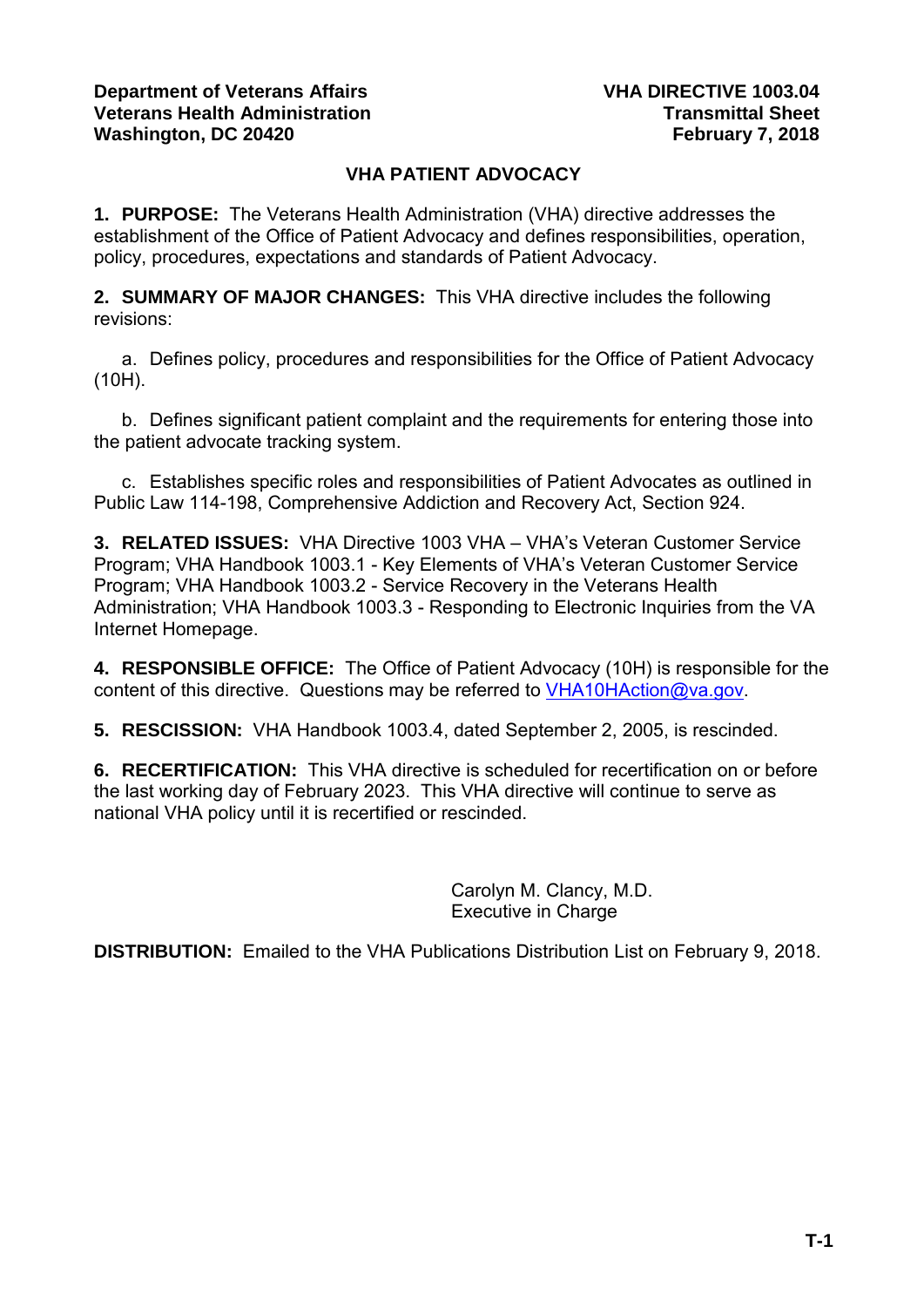# **CONTENTS**

# **VHA PATIENT ADVOCACY**

| 5. |                   |  |
|----|-------------------|--|
| 6. |                   |  |
|    |                   |  |
|    |                   |  |
|    |                   |  |
|    |                   |  |
|    |                   |  |
|    |                   |  |
|    | <b>APPENDIX A</b> |  |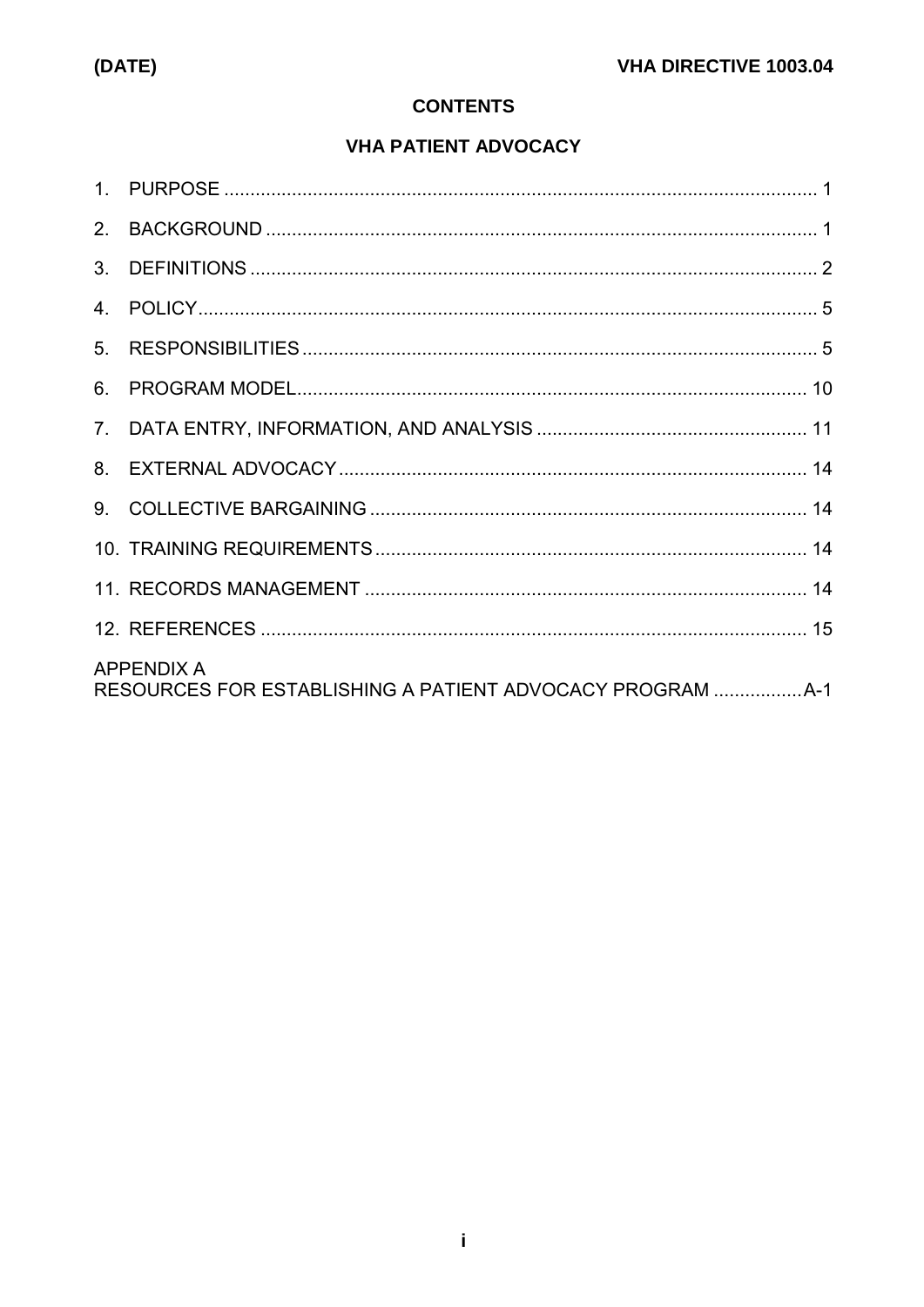# **VHA PATIENT ADVOCACY**

## <span id="page-2-0"></span>**1. PURPOSE**

This Veterans Heath Administration (VHA) directive defines the policy and responsibilities of the Office of Patient Advocacy (OPA) (10H) and the Patient Advocacy Program within VHA and outlines expectations for each Department of Veterans Affairs (VA) Facility. **AUTHORITY:** Title 38 United States Code (U.S.C.) 7301(b).

## <span id="page-2-1"></span>**2. BACKGROUND**

a. The Office of Patient Advocacy (10H) was established on June 12, 2017 as directed by the Comprehensive Addiction and Recovery Act (CARA), Public Law 114-198. The Office ensures patient advocacy on behalf of Veterans with respect to health care delivery received and sought by Veterans, provides training in patient advocacy and reporting, and carries out the responsibilities detailed in the legislation (Sections 922, 923 and 924).

b. The Patient Advocacy Program includes the promotion of an inclusive care environment and a positive patient experience for Veterans and their family members across all categories of racial or ethnic group, gender/gender identity/gender expression, age, geographic location, religion, socio-economic status, sexual orientation, cognitive, sensory or physical disability, military era, mental health diagnosis, and disability status. The Patient Advocacy Program plays a vital role in ensuring patients have equitable access to quality care in an inclusive environment.

c. The Patient Advocacy Program is an important aspect of patient satisfaction and significantly contributes to the VHA strategic goal of providing personalized, proactive, patient-driven health care.

d. Many VA facilities have a leader who serves as the Patient-Centered Care Coordinator (PCCC). This person may oversee the Patient Advocacy Programs. Alternately, the Veteran Experience Officer may oversee patient-driven care efforts. Linking the facility's patient-driven approach to the Patient Advocacy Program will lead to greater collaboration, organizational alignment and integration of programs and services that impact the experience of Veterans. *NOTE: See Appendix A for more information on PCCC.* 

e. Use of Veteran and family feedback for quality improvement is built upon the foundation of the VA ICARE principles: Integrity, Commitment, Advocacy, Respect, and Excellence. This framework is based on a whole person approach which seeks to optimize health and well-being by placing the patient at the center of care. The VHA model of whole health care is personalized, proactive, patient-driven health care, delivered across the continuum from prevention through tertiary care and end of life. In our commitment to continuously improve Veterans' experience and the process of patient advocacy, this directive addresses recommendations from Veterans, staff, the Office of Inspector General (OIG), General Accounting Office (GAO) and the Office of Patient Advocacy's analysis of issues and of opportunities.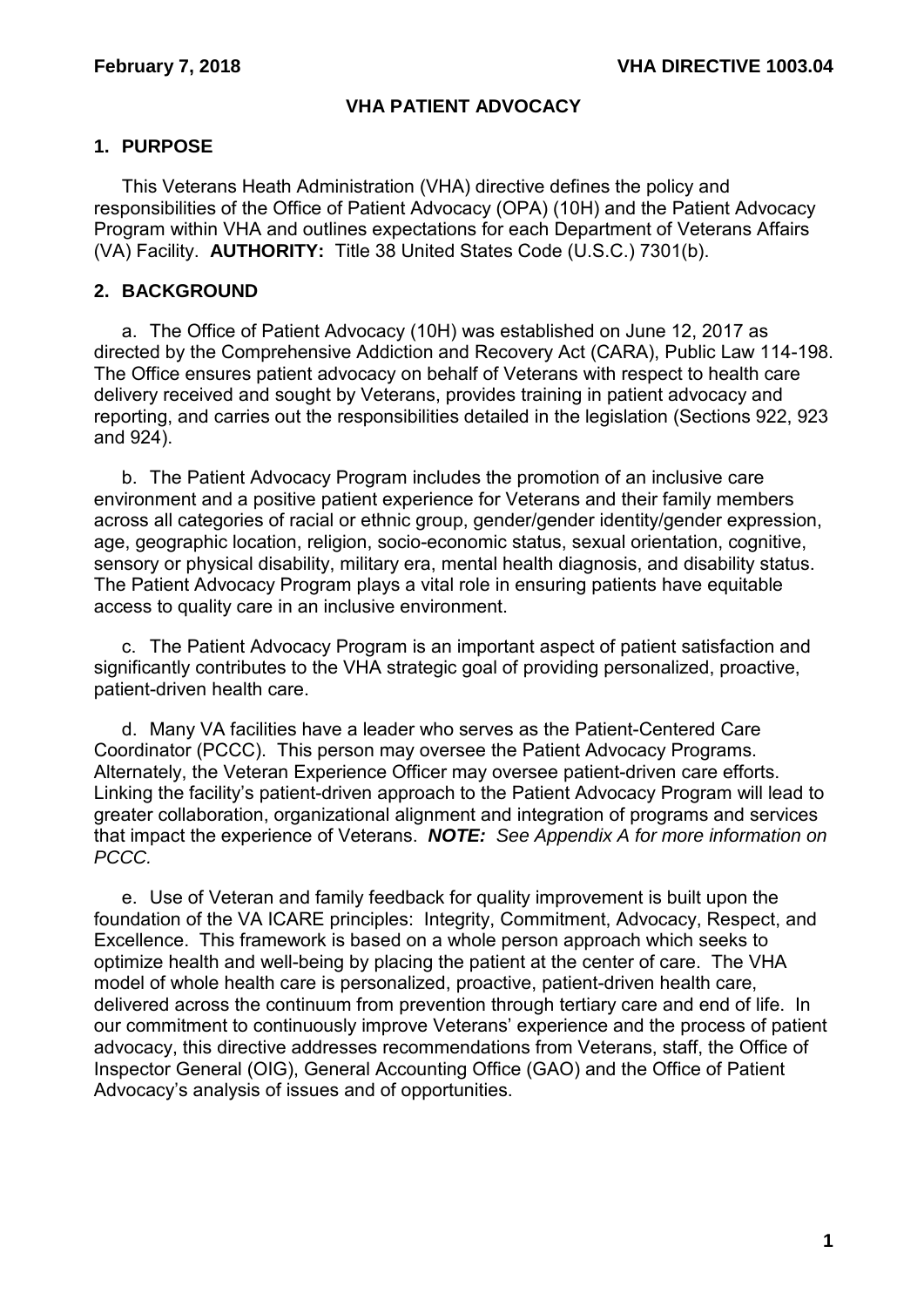# <span id="page-3-0"></span>**3. DEFINITIONS**

a. **Caregiver.** Family Caregivers include Primary, Secondary, and General Caregivers served by the Department of Veterans Affairs' (VA) Program of Comprehensive Assistance for Family Caregivers and/or Program of General Caregiver Support Services for Caregivers of enrolled Veterans from all eras. *NOTE: In the community, outside of VA, Family Caregiver is the term used by most health care organizations and non-governmental agencies to describe family members and/or close friends who serve as non-paid Caregivers. A similar term used is informal Caregiver.*

b. **Clinical Appeal.** A clinical appeal or dispute is an impasse that occurs between a patient, or the patient's representative, and a VA medical facility over the provision or denial of clinical care. Clinical disputes generally arise when a patient and a provider disagree with plans or decisions regarding treatment. Clinical appeals must be filed in writing by the Veteran or his/her representative through the facility or directly through the Veterans Integrated Service Network (VISN). See VHA Directive 1041, Appeal of VHA Clinical Decisions, dated October 24, 2016, or subsequent policy.

c. **Complaint.** A complaint is a perceived gap between service expectations and actual experience. A complaint may be expressed verbally, electronically or in writing to any employee as well as to officials outside of the facility, such as members of Congress or Veterans Service Officers.

d. **Complaint Resolution.** Complaint resolution consists of initial documentation of the complaint, steps taken to resolve the complaint, and final documentation of the resolution in the patient advocate tracking system within 7 business days. The 7 business day requirement must include initial contact, documentation of complaint(s) and/or compliment(s), final resolution for all issues and closing the report. In the event of complex matters, proceed with documentation until the complaint is closed. Full resolution is complete when the resolution outcome is communicated to the complainant, and the Report of Contact is closed.

e. **External Advocates.** External advocates are stakeholders such as Veterans Service Organizations, individuals with a Power of Attorney, lawyers, congressional offices or representatives of a state protection who seek to represent patients in VA facilities. A Veteran's family and friends are not considered external advocates.

f. **Facility Patient Advocate.** A Facility Patient Advocate is an employee who is specifically designated at each VHA facility to manage the complaint and compliment process, including complaint resolution, data capture and analysis of issues/complaints and communicate this information to facility leadership to help drive system improvements. Patient Advocates assist front line staff in resolving issues that occur at the point of service and address complaints that were not able to be resolved at the point of service. Facility Patient Advocates work directly with Service Chiefs and Service management to facilitate resolution to problems beyond the scope of front-line staff, and participate in resolution of system problems by presenting the patient's perspective of the problem and desired resolution.

g. **Inquiry Routing and Information System.** The Inquiry Routing and Information System (IRIS) allows open correspondence for questions, complaints, compliments, and suggestions through the VA Web site. The inquirer self-directs correspondence that is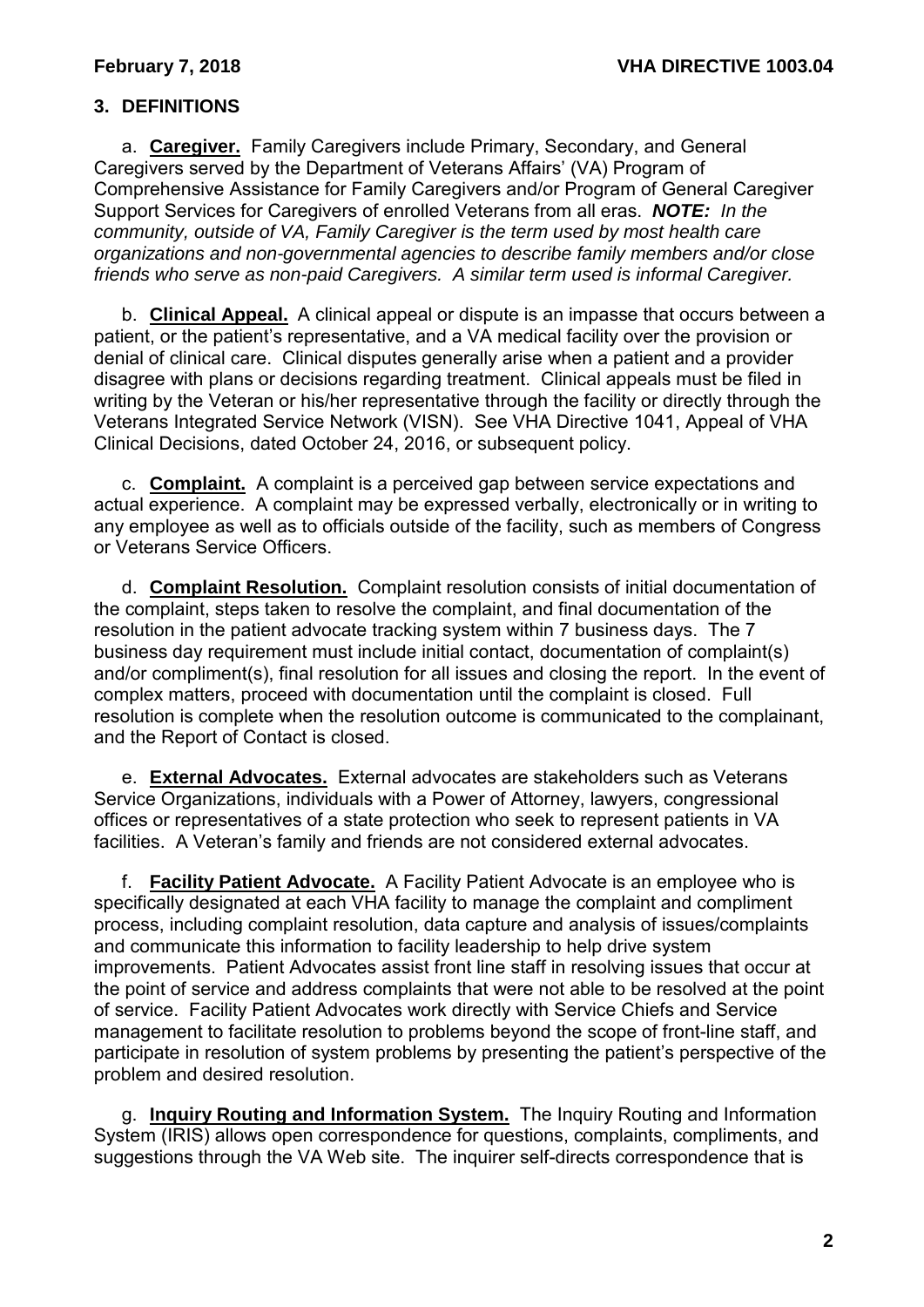routed to the appropriate VA Central Office Program Offices, VISN, or VA medical facility [\(https://iris.custhelp.com/app/ask\)](https://iris.custhelp.com/app/ask). The VHA preferred method of electronic communication with constituents is through the use of IRIS.

h. **Patient Advocate.** A patient advocate is one who pleads the cause, is the voice for and advocates for Veterans' rights consistent with law, policy and professional standards. The advocate protects the Veteran's health and health care rights and provides assistance in asserting those rights if the need arises. Advocates within VHA have numerous duties and responsibilities, to include educating the Veteran on the Patient Advocacy program and their appeal rights.

i. **Patient Advocacy.** Patient advocacy is the act of supporting, recommending, educating and influencing to improve the health and healthcare delivery system for Veterans. A part of advocacy is ensuring documentation of events to create a proactive environment based on trending and understanding how to resolve micro and macro complexities.

j. **Patient Advocate Tracking System (or a successor system).** A patient advocate tracking system is a VHA-wide computer application that tracks patient complaints, compliments and other key program data at each VA medical facility.

k. **Patient-Centered Care.** Patient-centered care is a philosophy that prioritizes the Veteran and their values, and partners with them to create a personalized, proactive strategy to optimize health and well-being. This personalized approach is a dynamic adaptation or customization of recommended patient-centered education, prevention and treatment that is specifically relevant to the individual user, based on the patient's history, clinical presentation, lifestyle, behavior and preferences.

l. **Patient-Centered Care Coordinator.** The Patient-Centered Care Coordinator (PCCC) is a VA medical facility staff member who supports cultural transformation and patient-driven care activities. The position is not required but is encouraged at all facilities. If it exists, it should be organizationally linked to the Veteran Experience Officer and the Patient Advocacy Program to ensure continuity and coordination of strategies.

m. **Patient-Driven Approach.** A patient-driven approach is an engagement between a patient and a health care system where the patient is the source of control on their health and health care. Patient-driven approach is based on their needs, values, and preferences for engaging in decision making and how the patient wants to live.

n. **Proactive Approach.** A proactive approach includes acting in advance of a likely future situation and taking initiative to make things happen, rather than adjusting to a situation or waiting for something to happen. Proactivity implies strategies that strengthen the person's innate capacity for health and healing, such as more holistic, "mind-‐body" approaches, including nutrition, exercise and healthy behaviors related to tobacco, alcohol, prescription medications, and other substances.

o. **Program Model: Centralized.** Patient advocates are designated as the primary point-of-contact for Veterans and are responsible for ensuring the resolution of complaints/concerns/issues.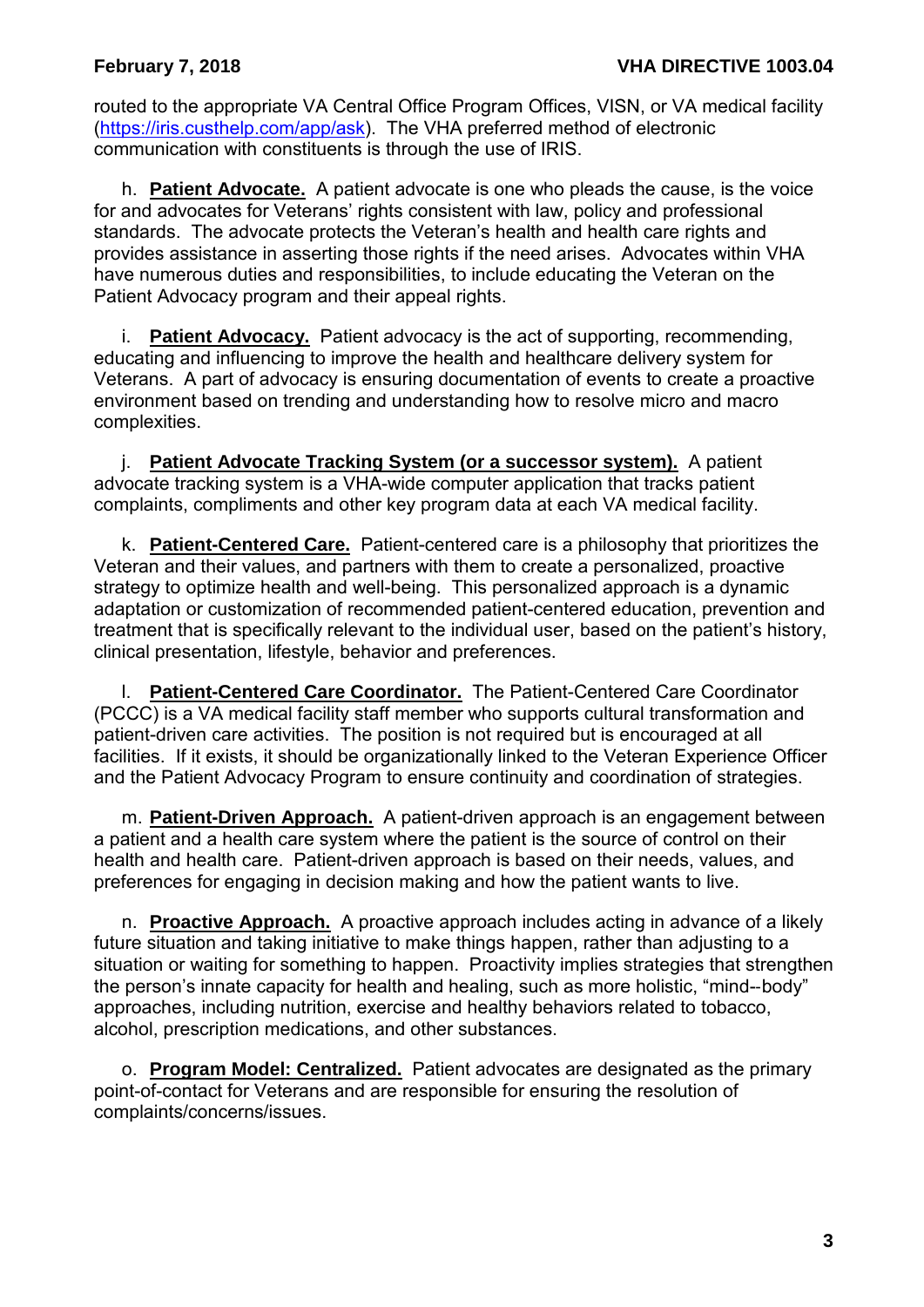p. **Program Model: Decentralized.** Service level advocates are available within each department or clinical area to resolve concerns at the point-of-care. This model seeks to resolve Veteran issues at the lowest level possible. A centrally located patient advocacy office is available for walk-in service. *NOTE: Some programs consist of both centralized/decentralized models and are considered a hybrid model. It is determined by leadership which program model best serves the organization and Veterans.*

q. **Report of Contact.** A patient advocate or service level advocate must enter a Report of Contact (ROC) in the patient advocate tracking system that consists of all contacts that have an issue to be solved. ROCs need to be resolved and closed within 7 business days.

r. **Service-Level Advocate.** A Service-level advocate is an employee designated at the service level, or point of service, who assists in resolving issues after first attempts at resolution have not been successful. A Service-level Advocate resolves Veteran issues as a collateral duty, working in collaboration with the facility Patient Advocate staff to identify opportunities for improvement. Service-level Advocates may be granted access to enter data into the patient advocate tracking system.

s. **Service Recovery.** Service recovery is part of the Patient Advocacy Program and should have the direct attempt to recover at the point of service/department where the complaint originated. It is the process used to recover dissatisfied or lost customers or patients by identifying and fixing the problem or making amends for the failure in customer service. Excellent service recovery can effectively retain patients, improve their level of satisfaction, and engender loyalty.

t. **Significant Patient Complaint.** A complaint that may take longer than 7 business days to resolve, for example: Congressional, complex case, and involves multi departments or outside stakeholders. A ROC must be entered at the time of contact, the process of review documented and the Veteran informed of the status of the review. In the event of a Clinical Appeal, the timeline and requirements are outlined in Directive 1041, Appeal of VHA Clinical Decisions, dated October, 24, 2016, or subsequent policy.

u. **Site Information Taker System.** Site Information Taker System (SITS) access may be given to Service-level Advocates, administrative support staff, and others deemed appropriate by the facility Patient Advocate for entry of complaints into the patient advocate tracking system. SITS access allows entry of demographic information, issue and resolution text.

v. **Station User Coordinator.** A person designated to ensure that only employees who need access to PATS have it.

w. **Veteran Experience.** The Veteran Experience is defined according to each person's needs, values and preferences. Every employee has an impact on the Veteran's experience and the goal is to ensure that every encounter with a Veteran, Veteran's family members, and/or caregiver is positive. Every interaction should intentionally and appropriately address the patient's physical, intellectual, social, spiritual and emotional needs.

x. **VA Veteran Experience Office.** The VA Veteran Experience Office (VEO) is the enterprise source for the Voice of the Veteran and supports the organization in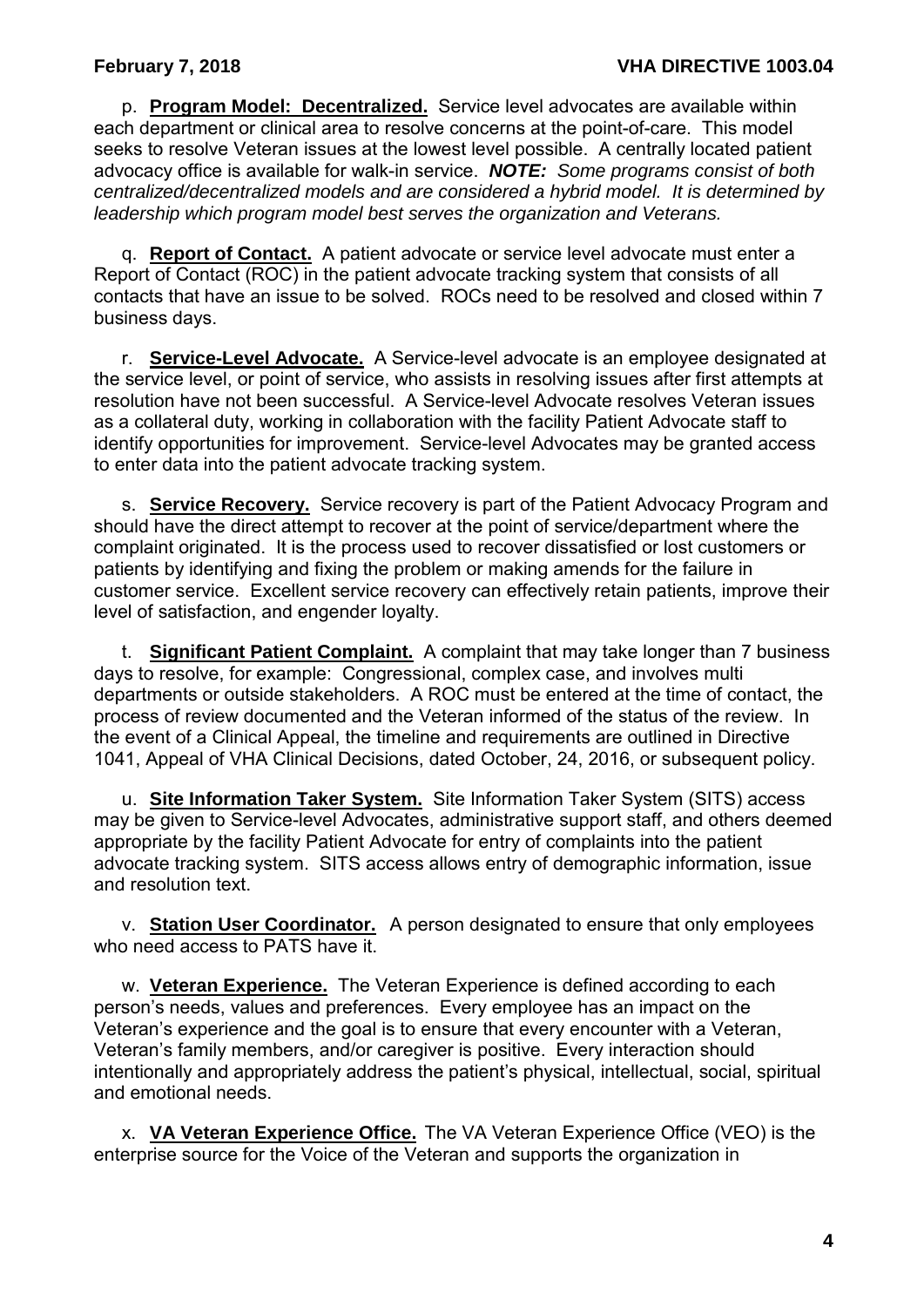understanding, measuring and optimizing the Veteran Experience. The VEO partner with VHA to assist with the design, development, and implementation of its experience programs.

y. **Veteran/Family Advisor.** The Veteran/Family Advisor serves as an important voice of the Veteran/family population, and helps communicate the perceptions, concerns, and needs of Veteran patients and/or their family members. A Veteran/Family Advisor participates in monthly Council meetings, contributes broad perspectives, offers constructive feedback, promotes partnership with staff and individual viewpoints. All Veteran/Family Advisors must register as a Volunteer through the VA medical facility Voluntary Service Program to ensure understanding of VA policies and procedures.

z. **Veteran/Family Advisory Council.** The Veteran/Family Advisory Council (VFAC) is a forum for including Veteran patient and family preferences in clinical care delivery, and input into program development. The VFAC helps promote key principles of Veteran and family centered care. The Veteran/Family Advisor works together with staff to ensure that Veteran and family points-of-view are heard.

# <span id="page-6-0"></span>**4. POLICY**

It is VHA policy that the Patient Advocacy Program promotes a positive Veteran experience as a fundamental value in VHA's culture. Needs, preferences, priorities and values of Veterans are considered in a proactive, convenient, and timely manner consistent with law, professional standards, and VA policy.

# <span id="page-6-1"></span>**5. RESPONSIBILITIES**

a. **Under Secretary for Health.** The Under Secretary for Health is responsible for overseeing the Office of Patient Advocacy program in accordance with CARA requirements.

b. **Deputy Under Secretary for Health for Operations and Management.** The Deputy Under Secretary for Health for Operations and Management, or designee, is responsible for:

(1) Communicating the contents of this directive to each of the VISN Directors.

(2) Confirming that each VISN has, and utilizes on an ongoing basis, a means for ensuring the terms of this directive are fulfilled in all the VA facilities of the VISN.

(3) Ensuring the use of patient advocacy tracking system, trending reports, and collecting input from the VISN and facilities related to customer issues.

c. **Executive Director, Office of Patient Advocacy.** The Executive Director, Office of Patient Advocacy, or designee, is responsible for:

(1) Coordinating the Patient Advocacy Program and similar Veteran experience activities for VHA.

(2) Providing policy, national guidance, technical support, education, and tools for patient advocates.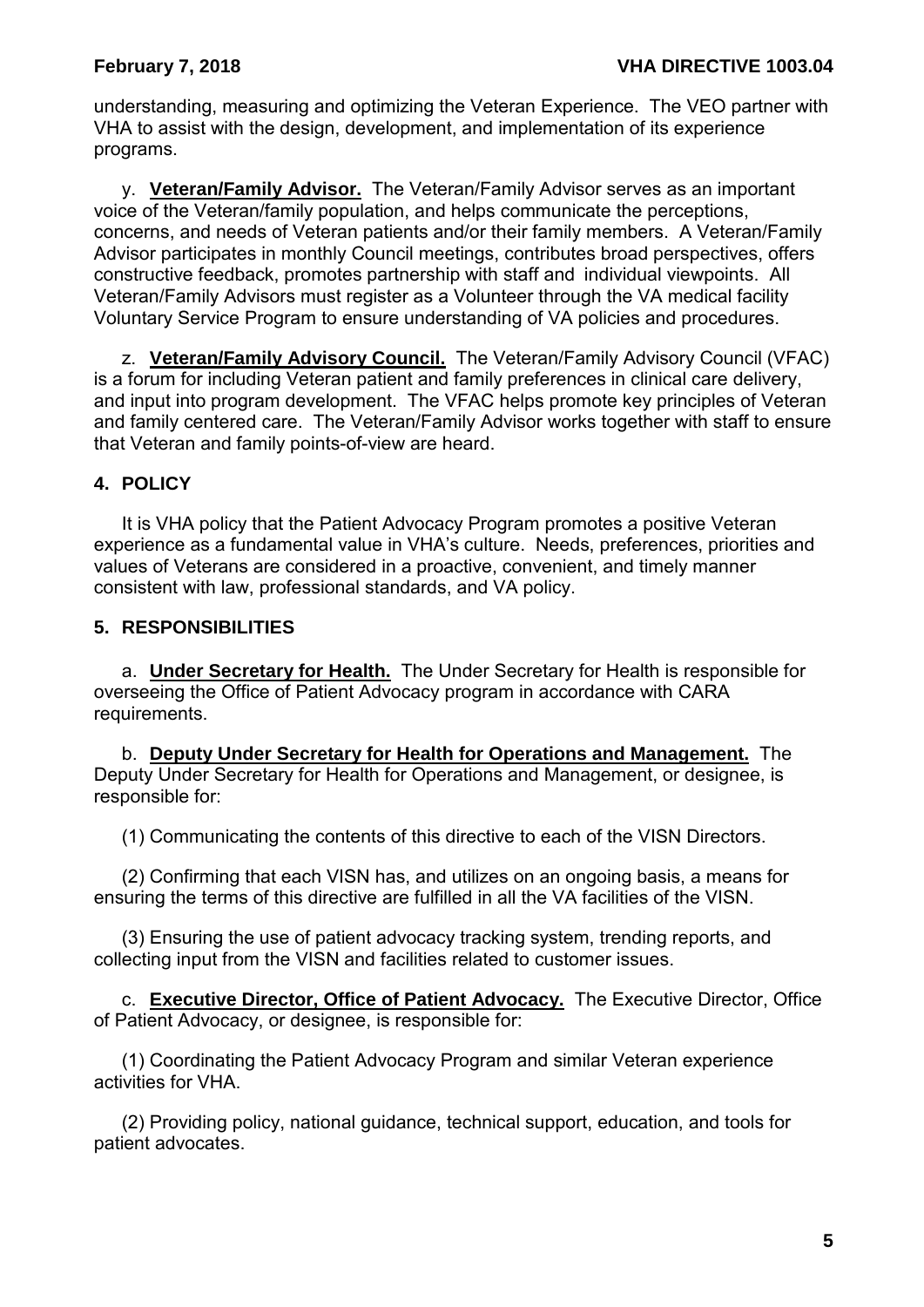(3) Ensuring proper management of the national patient advocate tracking system. This includes ensuring data is reported and assessed for VHA leadership based on data from the patient advocate tracking system, and providing linkages with data such as VISN Service Support Center (VSSC), Hospital Consumer Assessment of Healthcare Providers (HCAHPS), and Strategic Analytics for Improvement and Learning (SAIL).

(4) Maintaining, communicating, and coordinating necessary revisions to all the Veteran Rights and Responsibilities documents for field use. See Appendix A.

d. **Veterans Integrated Service Network (VISN) Director.** The VISN Director, or designee, is responsible for:

(1) Ensuring that each VA medical facility has a Patient Advocate Program in place to include the following:

(a) An identifiable Veteran Experience Officer/Lead Patient Advocate with direct reporting and connection with the executive management team.

(b) A mechanism to ensure Veteran feedback is incorporated into facility improvement efforts.

(c) Communicating and reinforcing the importance of ensuring positive Veteran experiences at all levels of the organization.

(2) Establishing policy for resolving Veteran complaints in a proactive and timely manner. *NOTE: Initial documentation of a complaint resolution should occur as soon as possible, but no later than 7 days after initial contact with the Veteran*.

(3) Ensuring a process for service recovery and the evaluation of patient complaint trends.

(4) Designating a VISN-level point of contact to address concerns not resolved at the facility level.

(5) Designating a VISN Patient Advocate/Veteran Experience Coordinator. It is recommended that the VISN Patient Advocate/Veteran Experience Coordinator also serve as the VISN Patient-Centered Care Coordinator, if this role exists.

(6) Ensuring consistent guidance for developing a facility clinical appeal process as outlined in VHA Directive 1041, Appendix A.

(7) Ensuring that each VISN, or facility per VISN decision, utilizes this directive regarding access to patients by external stakeholders who seek to represent patients in VA medical facilities, including Veterans Service Organizations and representatives of state protection and advocacy systems.

(8) Ensuring the patient advocate tracking system reports, and all other pertinent patient advocate tracking system reporting mechanisms, are assessed for trends and communicated across the VISN facilities to inform and incorporate Veterans' concerns and feedback into all program decisions.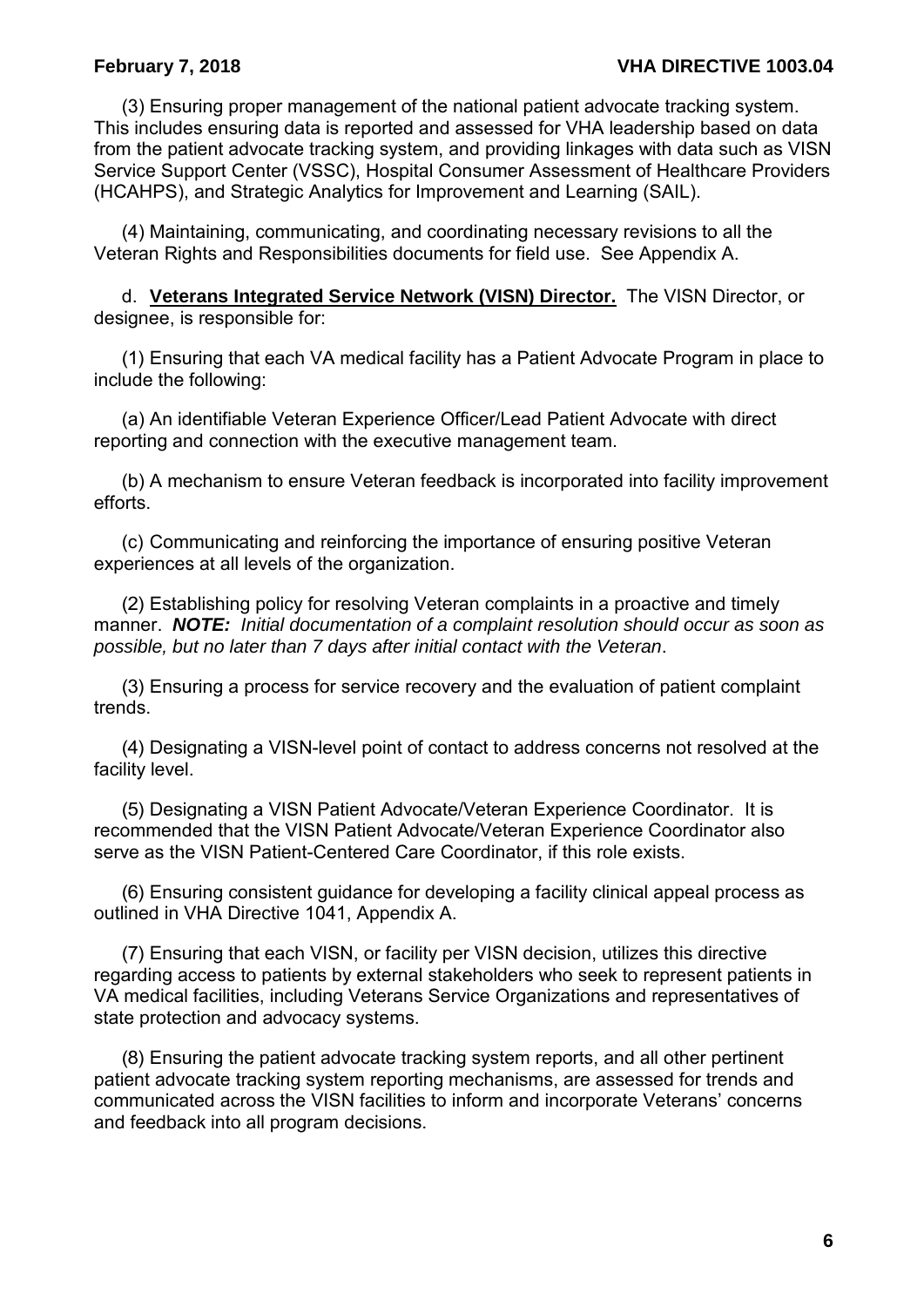#### e. **Veterans Integrated Service Network (VISN), Patient Advocate Coordinator.**

The VISN Patient Advocate Coordinator is a designated collateral position, acts as a liaison between Office of Patient Advocacy and facility Patient Advocate staff, and is responsible for:

(1) Promoting standardization with program requirements, ensuring policy in accordance with law, professional standards and policy.

(2) Developing VISN-wide approaches to ensure timely (7 business days), consistent documentation of patient complaints and compliments into the patient advocate tracking system. *NOTE: This allows for effective data analysis across facilities.* 

(3) Training, assisting, mentoring, and guiding facility Patient Advocate staff as needed.

(4) Communicating VISN complaints, satisfaction data, and program outcomes that may include identification of system approaches and Veteran experience trends across the Network, to VISN leadership, including but not limited to the Director, Chief Medical Officer, Deputy Director, and Quality Manager.

(5) Serving on appropriate VISN-level and national committees that are focused on enhancing the Veteran experience.

(6) Ensuring consultation is provided with Facility Patient Advocates, to include, addressing concerns not resolved at the facility level. Should conflict of interest situations arise with a Veteran complaint, the VISN Patient Advocate Coordinator will work with the Facility Patient Advocate to resolve the complaint.

f. **VA Medical Facility Director.** The VA Medical Facility Director, or designee, is responsible for:

(1) Ensuring the VA medical facility has a Patient Advocacy Program in place, utilizing a program model that may include Service-level Advocates as well as the key elements defined in paragraph 6, Program Model.

(2) Assigning an identifiable Lead Patient Advocate with direct reporting to the VA medical facility Director or senior leader designee (QUAD/PENTAD level).

(3) Ensuring the Patient Advocacy Program is adequately staffed with, at a minimum one Patient Advocate at each facility (or three-digit station number). Factors may include: size of facility, workload, complexities, number of unique Veterans served, and number of ROCs to help determine the program model and staffing level.

(4) Ensuring Patient Advocates understand their roles and responsibilities, including responsibility for the overall coordination and management of the program.

(5) Ensuring mechanisms are in place for proactively soliciting and incorporating Veteran feedback, for example: Veteran/Family Council, listening sessions, Town Hall Meetings.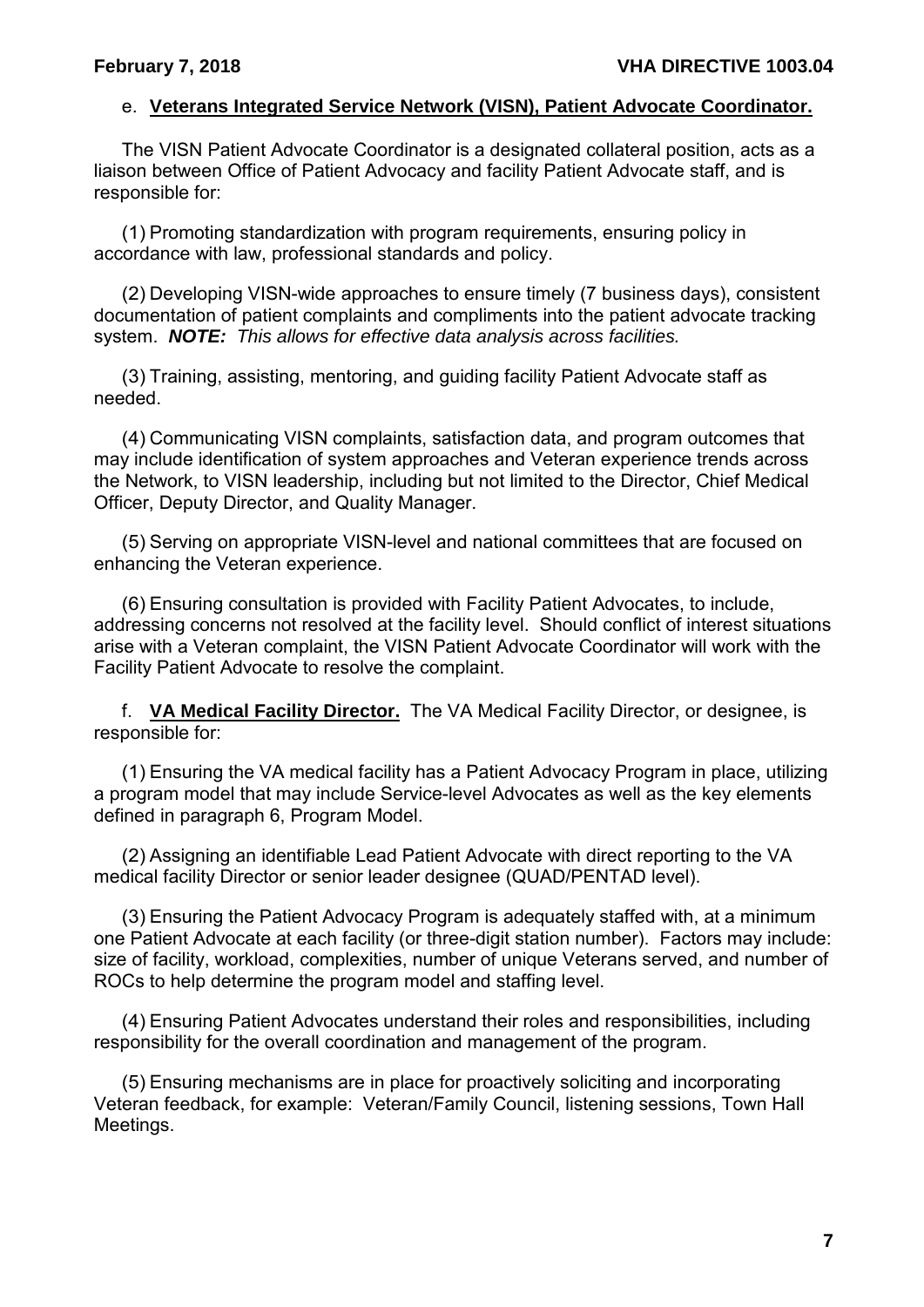(6) Communicating and reinforcing the importance of positive Veteran experiences at all levels of the organization.

(7) Implementing the Patient Advocate Program organizational structure, ensuring it is clearly identified for patients and residents, including information on who, where, when, and how to contact staff. This information should be posted in all inpatient units, outpatient clinics, and other high-traffic areas throughout the facility.

(8) Ensuring timely resolution of Veteran complaints. *NOTE: Resolution and documentation will occur within 7 business days.*

(9) Including facility patient advocates in leadership meetings and other key committees.

(10) Ensuring that patient complaint data are collected, analyzed and trended along with other quality improvement data and can be utilized within areas such as strategic planning, committees, team meetings and risk management.

(11) Promoting a culture that fosters a proactive approach to the Veteran experience with timely (7 business days) and effective service recovery.

(12) Providing the resources, training and support to fully utilize the Patient Advocate Tracking System.

(13) Ensuring clinical appeals are conducted in accordance with VHA Directive 1041.

(14) Designating staff for defining and adhering to a process for complaint resolution and data analysis for the facility. See Section 6. Program Model.

g. **VA Medical Facility Patient Advocate.** The facility Patient Advocate is responsible for:

(1) Collaborating with other facility staff in the creation, development, and implementation of initiatives that improve the Veteran experience throughout the organization.

(2) Resolving complaints by Veterans that cannot be resolved at the point of service.

(3) Presenting at various meetings and committees the issues experienced by Veterans receiving health care at the facility.

(4) Ensuring that patient complaint data and the resulting quality improvement initiatives are communicated monthly to the VA medical facility Director, Associate Director, Chief of Staff, Nurse Executive, and Quality Manager. *NOTE: This communication may be through a separate report or the minutes of the quality improvement committee(s).*

(5) Ensuring ongoing communication with Veterans about their concern including final resolution.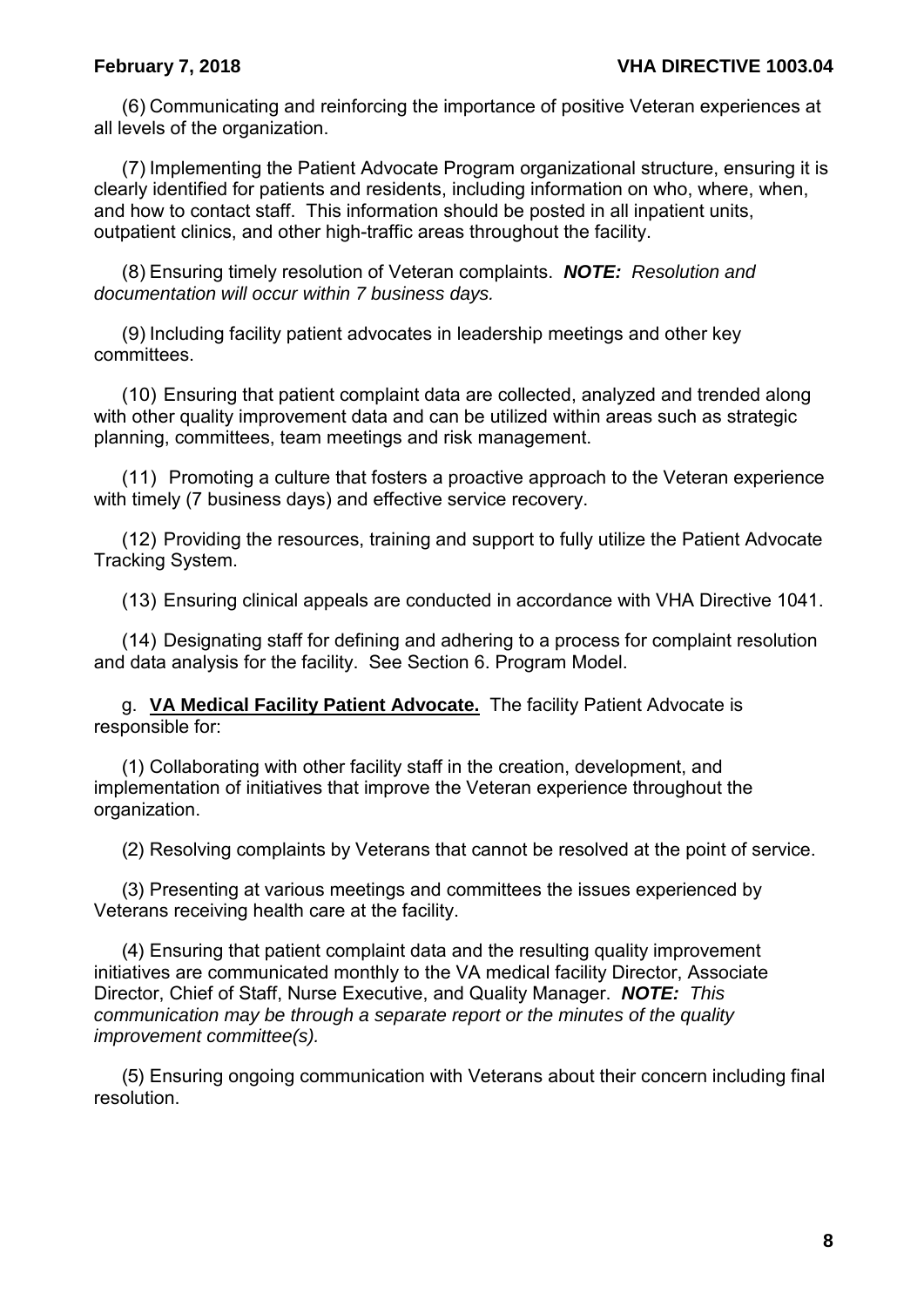(6) Implementing a facility-wide understanding and training resources for all staff to know the complaint process and options that are available to assist Veterans and their families regarding unresolved complaints.

(7) Managing the use of the patient advocate tracking system, including the timely entry (7 business days) of patient complaints and compliments.

(8) Identifying complaint, satisfaction, and Veteran feedback trends at least quarterly.

(9) Ensuring a process is in place for distribution of complaint and satisfaction trends to appropriate leaders, committees, service lines, and staff.

(10) Identifying opportunities and assisting with system improvements based on complaint, satisfaction, and Veteran feedback data trending.

(11)Ensuring significant patient complaints are brought to the attention of appropriate staff to trigger assessment of the need for facility system analysis of the problem.

(12) Supporting service-level complaint resolution.

(13) Ensuring entry of all clinical appeals and final decisions into the patient advocate tracking system as indicated by VHA Directive 1041.

(14) Understanding statutes, regulations, facility and VHA-wide policies which apply to patient rights and responsibilities, and the appeals process afforded Veteran patients (see section 12, References).

(15) Designating a patient advocate tracking system Station User Coordinator to ensure, on a monthly basis, the access keys are correct.

(16) Reporting and documenting potentially threatening behavior to appropriate authorities in accordance with VHA policies, procedures and standards.

(17) Collaborating with PCCC, Veterans Experience Officer and other key staff to provide training and assist all employees in understanding:

(a) The role each employee has as an advocate on behalf of Veterans and to create a positive Veteran experience.

(b) The complaint process and options that are available to assist Veterans and their families regarding unresolved complaints.

(c) Reporting complaints and their resolution to the Service-level Advocate or, in the absence of a Service-level Advocate, to the facility Patient Advocate Staff for tracking purposes.

(18) Ensuring Veterans who receive mental health care are aware of their rights to seek representation from systems established under section 103 of the Protection and Advocacy for Mentally Ill Individuals Act of 1986 (42 U.S.C. 10803) to protect and advocate the rights of individuals with mental illness and to investigate incidents of abuse and neglect of such individuals.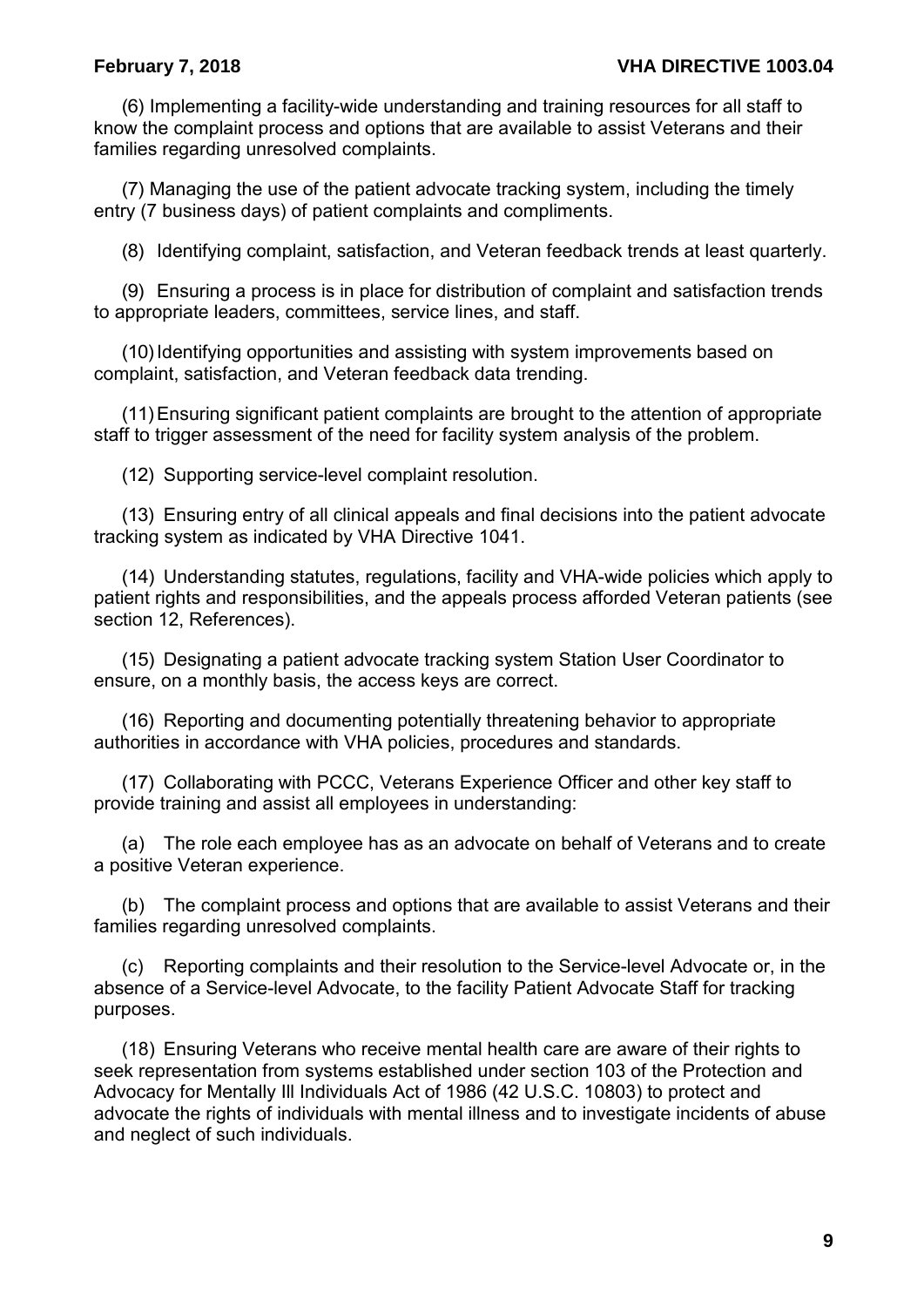(19) Reporting and documenting in a patient's record potentially threatening behavior to appropriate authorities according to VA policy, procedures and standards.

h. **Patient-Centered Care Coordinator.** Some facilities have a Patient- Centered Care Coordinator (PCCC). In those facilities, the PCCC should be organizationally linked to the Patient Advocate/Veteran Experience Officer and the Patient Advocacy Program to ensure continuity and coordination of responsibilities, including collaborating in the creation, development, and implementation of patient-driven care concepts that improve the Veteran experience throughout the organization.

i. **Service-level Advocates.** Service-level advocates are responsible for:

(1) Assisting front line staff members in resolving issues after first attempts at resolution have not been successful and identify opportunities for improvement.

(2) Entering data into the patient advocate tracking system.

j. **VA Medical Facility Quality Manager.** The facility Quality Manager (QM) is responsible for ensuring mechanisms are in place for:

(1) Trending, reporting, and distributing monthly reports based on data from the patient advocate tracking system.

(2) Identifying opportunities for system improvements based on complaint trending and Veteran feedback.

(3) Ensuring significant patient complaints that are brought to the attention of appropriate staff designated by VA medical facility Director trigger assessment of the need for facility system analysis of the problem and/or follow-up.

(4) Integrating data from the patient advocate tracking system with facility, VISN, accreditation requirements and National QM reporting mechanisms.

### <span id="page-11-0"></span>**6. PROGRAM MODEL**

There are two common patient advocate program models currently used in VHA:

a. **Decentralized Model.** The decentralized service level model involves, at a minimum, designating one employee within each care-line, service or department level to listen to Veteran complaints and compliments, work to resolve the issues and/or concerns, and enter information, including resolution into the patient advocate tracking system. This model is highly recommended to assist in effectively implementing service recovery at the point of service, with the patient advocate serving as a liaison to the services and working to resolve complaints that are not resolved at the service level. The patient advocate is not the primary point of contact for the Veteran or designee in assisting in resolving complaints. However, they are responsible for accurate data entry, creating reports, and analyzing and trending issues. Site Information Taker (SIT) access may be given to Service-level Patient Advocates to enter patient compliments and complaints. This access does restrict the Service-Level advocates from viewing other contacts. The facility patient advocate oversees the program, codes the complaints for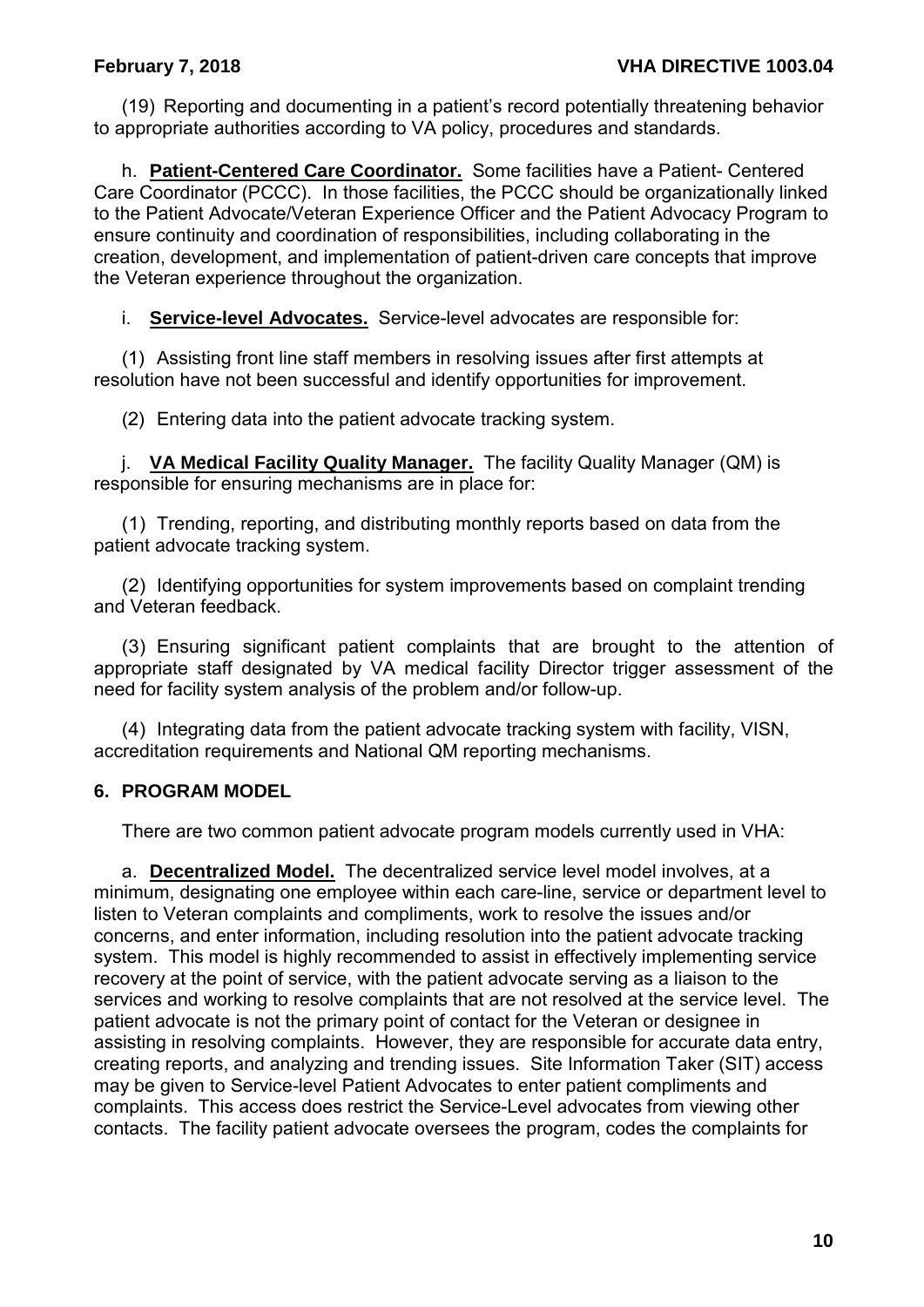reliability, and is available to train staff and take a proactive role in improving system issues and Veteran satisfaction.

b. **Centralized Model.** The centralized model involves one centralized patient advocate office at the facility that is responsible for the management of all patient complaints and compliments. The patient advocate listens to patient complaints, facilitates resolutions, documents in the patient advocate tracking system, and analyzes and trends data. The patient advocate is also responsible for improving Veteran satisfaction by taking a proactive role in increasing staff awareness and understanding of patient perceptions, concerns, and Veteran services. The patient advocate oversees all data entries, edits contacts, and manages all cases entered in the patient advocate tracking system. Implementation of a centralized model requires an adequate staffing ratio to address and resolve issues. Facilities should assess their current patient population and staffing levels to ensure timely responses to Veterans concerns.

*NOTE: Examples and resources to support the Patient Advocacy Program model are located in Appendix A.*

Other key components central to achieving success include, but are not limited to:

(1) Leadership involvement and support;

(2) Clear plans and strategies for improving the Veteran's experience;

(3) Excellent customer service and service recovery programs;

(4) Patient Advocates dedicated to facilitating resolution of Veteran complaints and serving as champions for incorporating the feedback of Veterans across the facility;

(5) Communication plans to ensure Veterans, families and caregivers are aware of the Patient Advocacy Program, including the appeal process;

(6) Capturing and tracking complaint and appeal data using the designated patient advocate tracking system, and then trending and analyzing the data on a monthly basis;

(7) Creating mechanisms for capturing, understanding, and incorporating Veteran expectations, preferences, and needs into organizational improvement processes;

(8) Employee engagement strategies and training that ensure positive patient experiences, for example: customer service processes, Veteran-centric communication skills for both new and current employees, and recognition of successes, accomplishments and improvements to enhance the Veteran's experience.

# <span id="page-12-0"></span>**7. DATA ENTRY, INFORMATION, AND ANALYSIS**

a. **Data Entry.** Veteran Feedback, such as complaints, compliments and requests for information must be entered in the patient advocate tracking system within 7 days to enable a comprehensive understanding of Veteran issues and concerns, and provide data to drive change. Entry of complaints into the patient advocate tracking system includes contacts with Veterans and family members, congressional inquiries, VA Central Office, and concerns referred through secure email, Web based systems, and other external sources. Requests of an informational nature and compliments are considered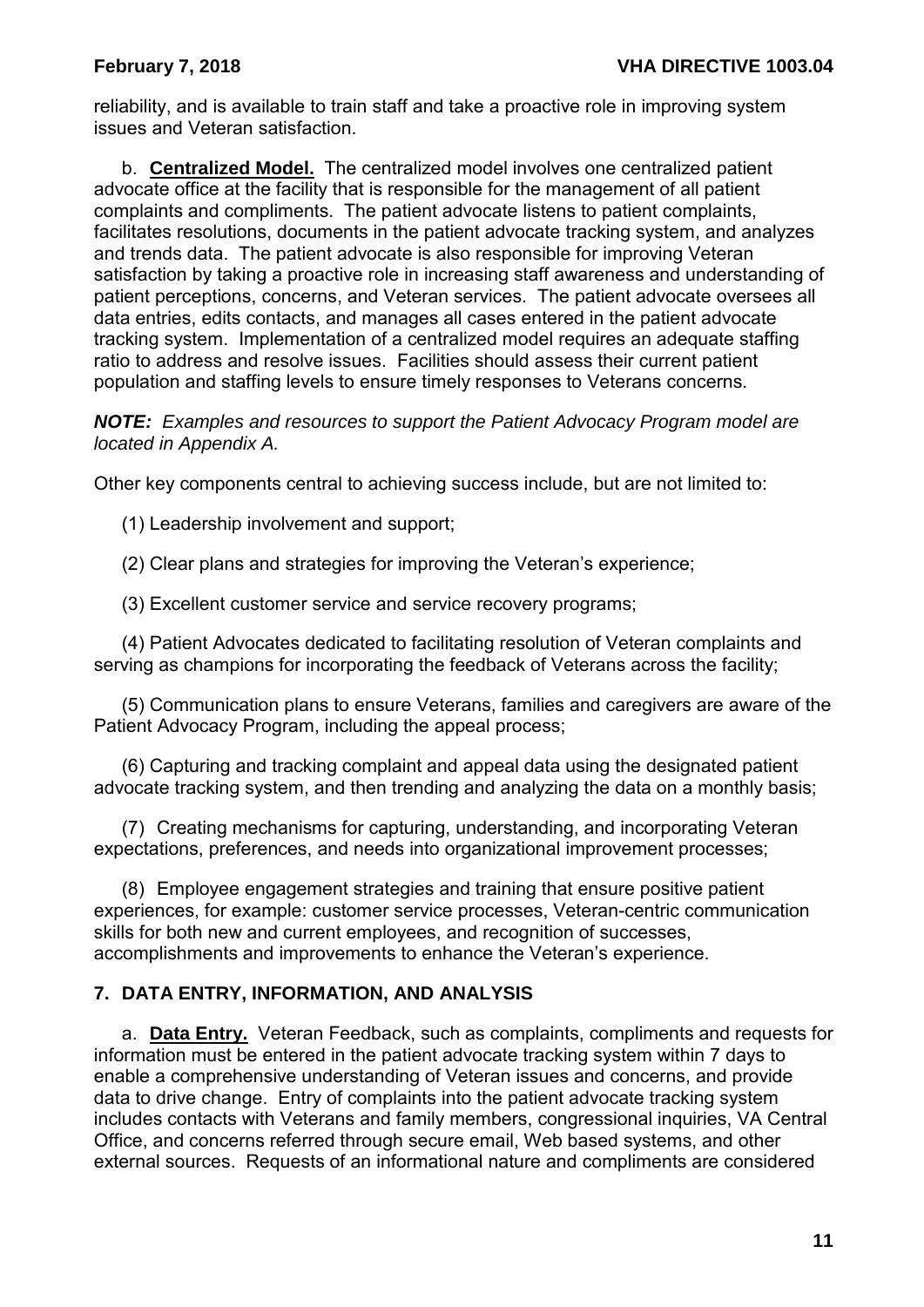non-complaints and should also be entered. All patient advocate tracking system data is used to determine, staffing ratios, trending for change, documenting closure, that could be addressed in a proactive manner.

(1) All reported allegations of suspected abuse, neglect, or exploitation must be documented. If a Veteran or their family member believes that an employee treated them inappropriately because of racial or ethnic group, gender, age, geographic location, religion, socio-economic status, sexual orientation, cognitive, sensory or physical disability, military era, mental health diagnosis, and/or disability status the individual may file a discrimination complaint through the federally conducted external program with the facility's Equal Opportunity Manager and tracked in the patient advocate tracking system. For incidents involving patient safety, patient advocates should work with their local patient safety officers to insure documentation and oversight and tracked in the patient advocate tracking system.

(2) A privacy complaint is any violation of a systemic breach of privacy policy or of protected privacy related information by an unauthorized access or disclosure of protected information and must be referred to the Privacy Officer and tracked in the

(3) Patient advocate tracking system.

(4) When entering free text in the patient advocate tracking system, all information must be regarded with the protection of the privacy of Veterans, their family members and all staff. Limit information regarding personal health information (PHI) and/or personal identifiable information (PII) when addressing Veteran information; keep the content relevant to the issue and from the Veterans perspective. Refer to VHA Directive 1605 VHA Privacy Program, dated September 1, 2017, or subsequent policy.

(5) The patient advocate tracking system privileges and access key review needs to be completed by the facility's designated Station User Coordinator. A report will be generated, at least on a monthly basis, and reviewed by the User Coordinator and patient advocates to ensure the correct personnel have access and the correct access level. A quarterly report must be submitted by the coordinator to the Office of Patient Advocacy to ensure the patient advocate tracking system privileges and key access is monitored and issues resolved.

b. **Documentation of Complaint.** Initial documentation of a complaint, steps taken to a resolution and final resolution are required to occur as soon as possible, but no later than 7 business days after initial contact. In the event of complex matters that require indepth resolution and continual updates within that record proceed with documentation until formally closed. To properly identify trends, the minimum data fields required for documentation of a complaint or compliment include:

- (1) Date of contact;
- (2) Info Taken By;
- (3) Contacting Entities;
- (4) Issue Text;
- (5) Category and Issue Code;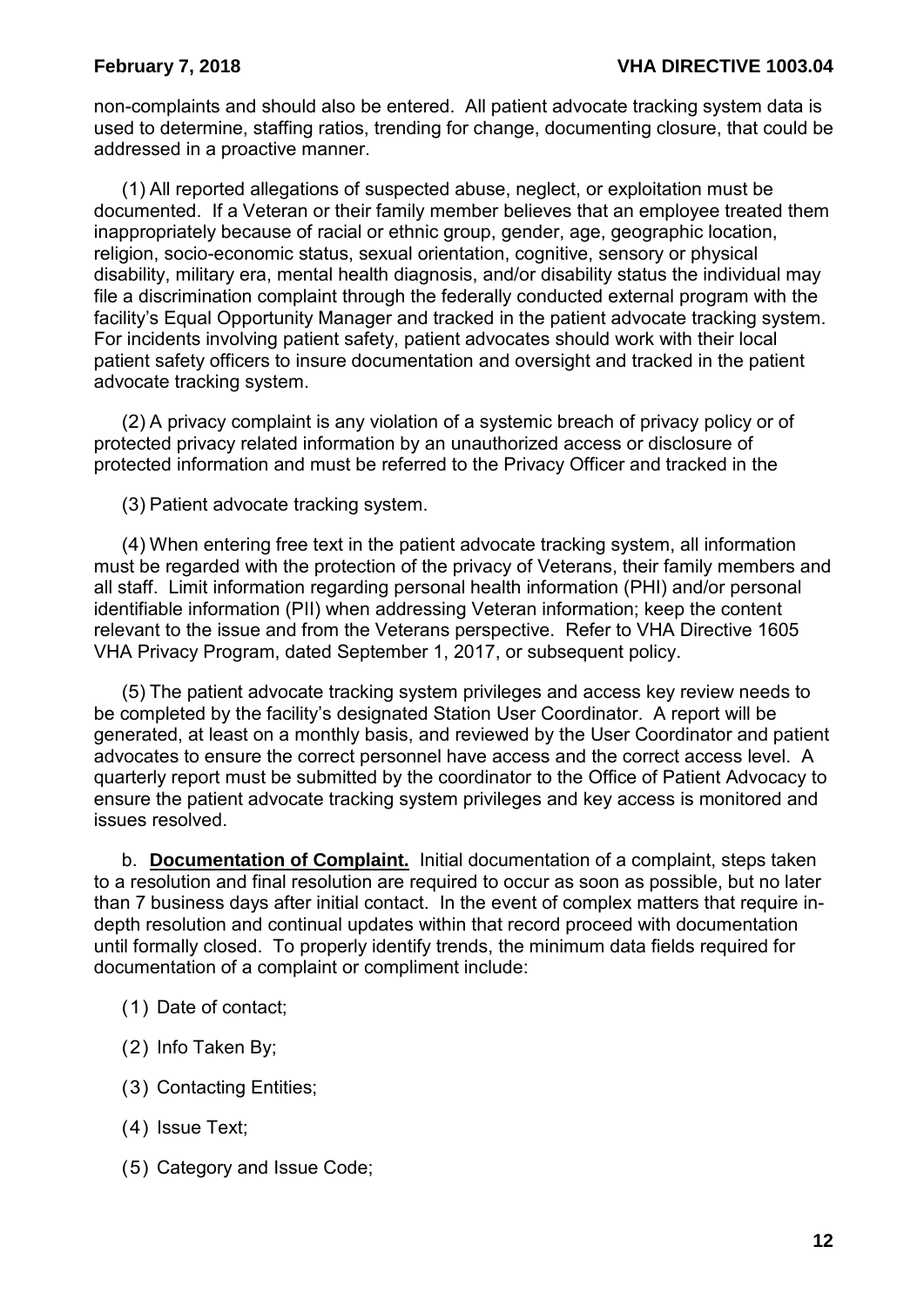- (6) Service and Location;
- (7) Describe the Resolution;
- (8) Communicate final resolution status to Veteran; and
- (9) Resolution date.

c. **Entry of Complaints.** To assist in the entry of complaints into the patient advocate tracking system, Site Information Taker System (SITS) access may be given to Service-level Advocates, administrative support staff, and others deemed appropriate by the facility Patient Advocate. SITS access allows entry of demographic information, issue and resolution text. To maintain consistency in reporting, the facility Veteran Experience staff or designee will enter issue codes and close entries made by SITS. *NOTE: Additional instructions for the Patient Advocate Tracking System are located at*: *<http://vaww.infoshare.va.gov/sites/OPCC/VEP/default.aspx>*. *This is an internal VA Web site that is not available to the public.*

d. **VA Records.** Data entered in the patient advocate tracking system is covered under the Patient Representation Program Records-VA (100VA10NS10) Privacy Act System of Records. As such, the information in the patient advocate tracking system is subject to the provisions of VHA Directive 1605.01, Privacy and Release of Information, dated August 31, 2016, or subsequent policy. Requests for copies of information in the patient advocate tracking system are to be processed in accordance with VHA Directive 1605.01, and may be referred to the facility Privacy Officer or Release of Information Office.

e. **Analysis and Reporting.** It is essential for Patient Advocacy Program leadership to ensure a process is established for comprehensive analysis, tracking, and trending of patient compliment and complaint for Veteran experience data. This system of reporting is vital to plan, implement, and evaluate organizational progress in improving the total Veteran experience. The data must be utilized in facility committees to represent patient views and to ensure continuous improvement. Data from the patient advocate tracking systems available from a local, VISN, and national perspective and must be submitted to the Office of Patient Advocacy on a quarterly basis. Reports should include top 5 complaints, total number of complaints and average length of time to close a ROC. Trending reports must be integrated into facility Quality Management reporting mechanisms to ensure ongoing concerns and issues can be addressed and actions taken to improve the Veteran experience. Facilities will report all quarterly data on a monthly basis to ensure all complaints are managed in a timely manner for best service recovery.

f. **Satisfaction Data.** Satisfaction data must be used for analysis of Veteran feedback and can be found on the Office of Performance Measurement Home page at: [http://vaww.car.rtp.med.va.gov/.](http://vaww.car.rtp.med.va.gov/) *NOTE: This is an internal VA Web site that is not available to the public.*

g. **Data on IRIS.** Data on email complaints is available from the IRIS system and can be obtained from the portal from static reports or may be created by following instructions outlined in the IRIS instruction guides located at: [http://vaww.va.gov/irisinfo.](http://vaww.va.gov/irisinfo) *NOTE: This is an internal VA Web site that is not available to the public.*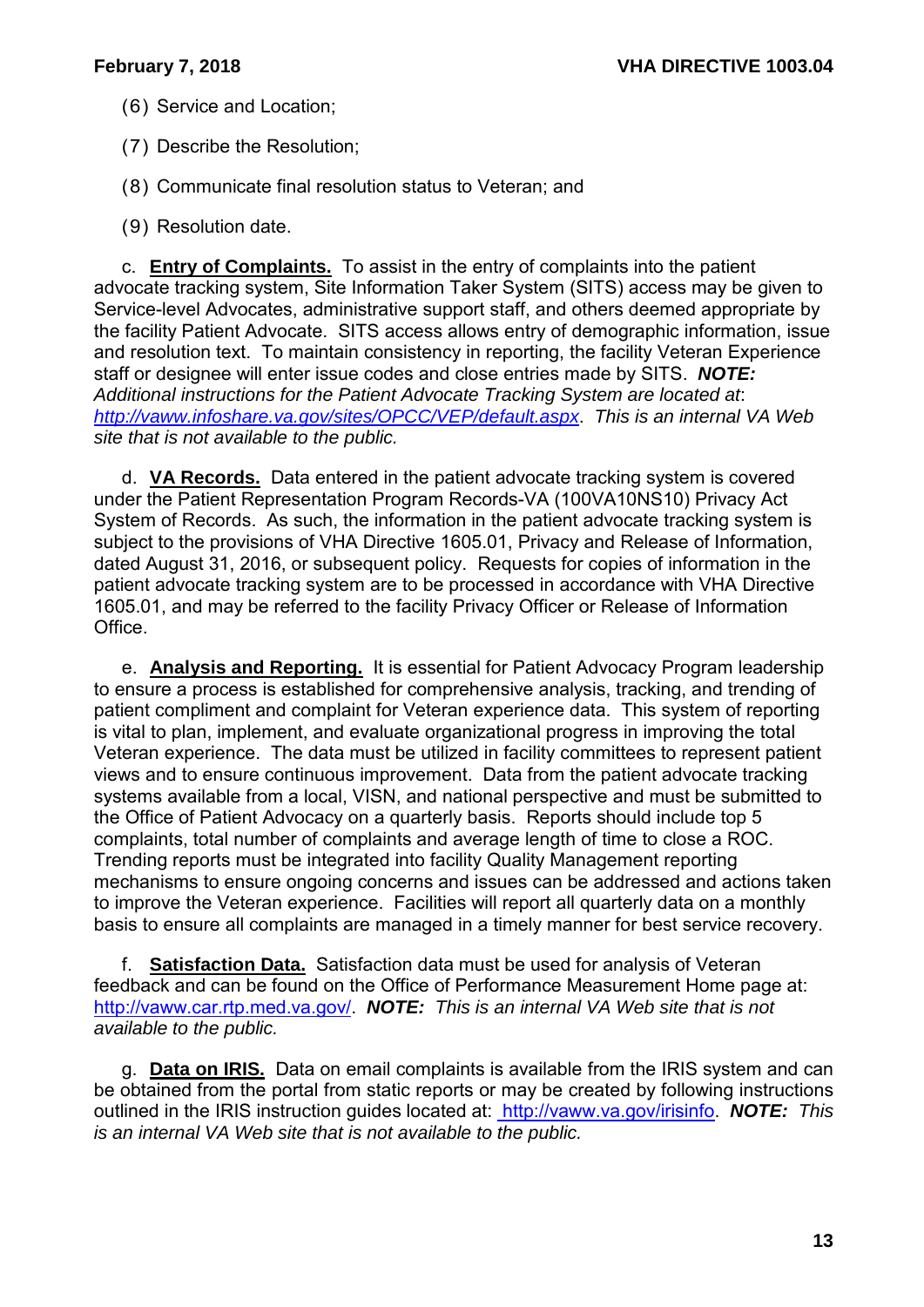## <span id="page-15-0"></span>**8. EXTERNAL ADVOCACY**

Each VISN (or facility, per VISN decision) must have a policy addressing access to patients by external stakeholders who seek to represent patients in VA medical facilities, including Veterans Service Organizations and representatives of state protection and advocacy systems.

a. If requested, VA medical facilities can allow such external organizations to post information on the services offered and how they can be contacted.

b. VA medical facilities can allow such external organizations to make informational brochures available in accordance with 38 CFR 1.218(a)(9).

c. VA medical facilities must allow such organizations to hold informational meetings for patients on a quarterly basis. Patient attendance at such meetings is strictly voluntary.

d. External Patient Advocates may offer informational programs for VA staff. Staff attendance at such a meeting is strictly voluntary.

e. External patient representatives are allowed access to VA patients and to VA patient records, only with the consent or authorization of the patient, and after complying with all applicable privacy and confidentiality laws and regulations. A legal personal representative of the patient, for example: An individual with a VA Durable Power of Attorney for Health Care may have access to VA patient records in accordance with VHA Directive 1605.01.

#### <span id="page-15-1"></span>**9. COLLECTIVE BARGAINING**

This VHA directive must be interpreted in accordance with collective bargaining agreements through the Office of Human Resources and Administration, Labor and Management Relations.

### <span id="page-15-2"></span>**10. TRAINING REQUIREMENTS**

Training will be provided at the national, VISN and local level, and the target audience and source(s) of the training will be identified.

a. There are several current TMS courses and others still in development which will be distributed to VISN and facility patient advocates. One example is "Understanding Patient Advocacy Tracking System (PATS) Ad HOC Reporting."

b. If available outside TMS, a link for access to information on the appropriate training will be available on the Office of Patient Advocacy SharePoint site.

c. If the training does not exist, or is in development, the Office of Patient Advocacy is responsible for developing the training.

#### <span id="page-15-3"></span>**11. RECORDS MANAGEMENT**

All records regardless of format, paper, electronic, electronic systems, created by this directive must be managed per the National Archives and Records Administration (NARA) approved records schedules found in VA Records Control Schedule 10-1. If you have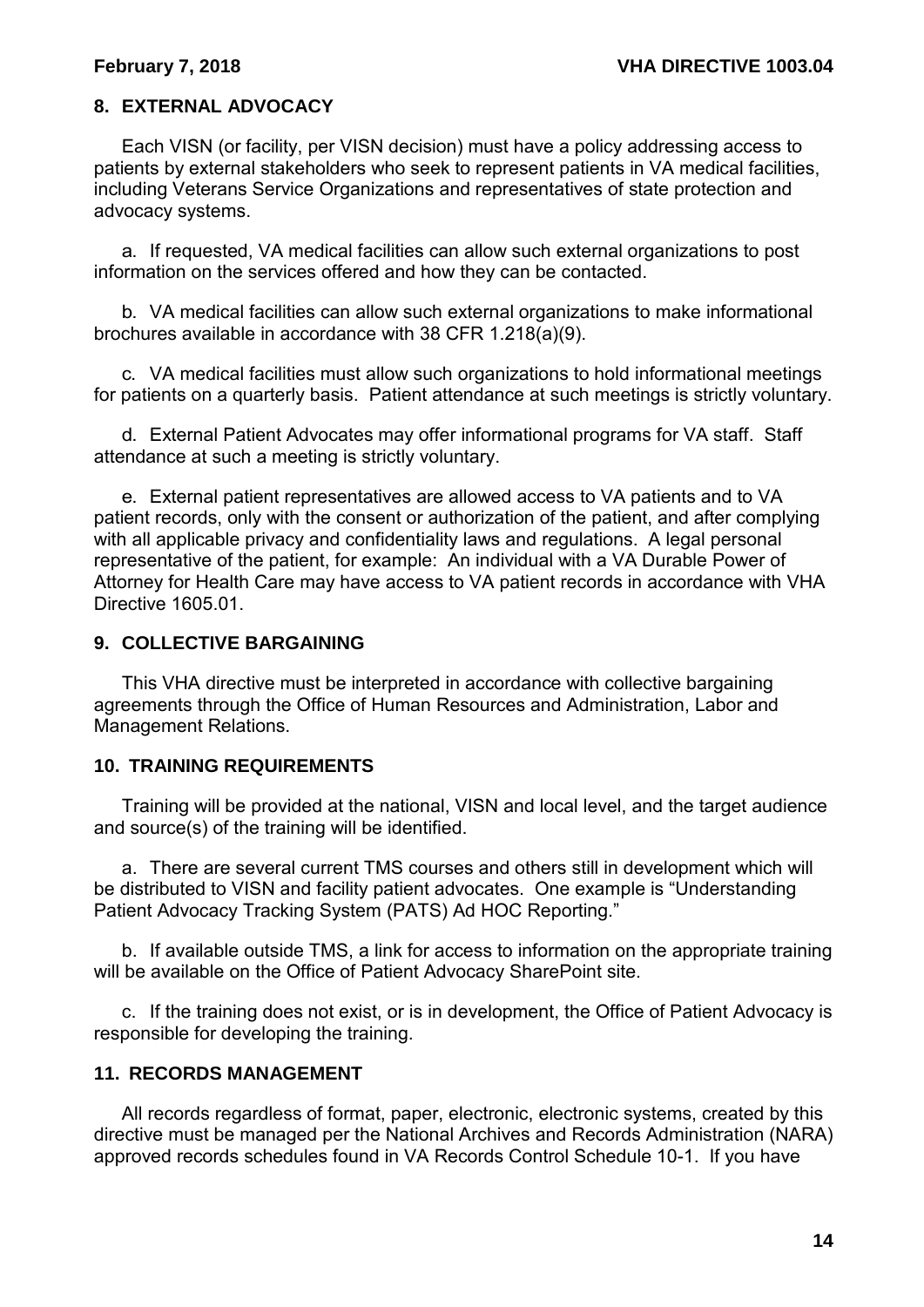any question to the regarding any aspect of records management you should contact your facility Records Manager or your Records Liaison.

# <span id="page-16-0"></span>**12. REFERENCES**

a. Comprehensive Addiction and Recovery Act (CARA), Public Law 114-198.

b. Public Law 105-220, Section 508.

c. Protection and Advocacy for Mentally Ill Individuals Act of 1986 (42 U.S.C. 10803), Section 103.

d. 42 United States Codes 10801 through 10807.

e. 38 Code of Federal Regulations (CFR) 1.218(a)(9).

f. 38 Code of Federal Regulations (CFR) 17.33.

g. 38 CFR Chapter 1, Part 15, Enforcement of Nondiscrimination on the Basis of Handicap in Programs or Activities Conducted by Veteran Affairs.

h. FR Doc E9-12954, at 74 FR 26766 (June 3, 2009).

i. VA Records Control Schedule 10-1.

j. VHA Directive 1041, Appeal of VHA Clinical Decisions, dated October 24, 2016, or subsequent policy.

k. VHA Directive 1605.01, Privacy and Release of Information, dated August 31, 2016, or subsequent policy.

l. VHA Directive 1605, VHA Privacy Program, dated September 1, 2017, or subsequent policy.

m. VHA Handbook 1003.3, Responding to Electronic Inquiries from the VA Internet Homepage, dated October 15, 2003, or subsequent policy.

n. VHA Handbook 1004.06, Integrated Ethics, dated August 29, 2013, or subsequent policy.

o. VHA Handbook 1050.01, VHA National Patient Safety Improvement, dated March 4, 2011, or subsequent policy.

p. VHA Handbook 1120.04, Veterans Health Education and Information Program Requirements, dated September 24, 2015, or subsequent policy.

q. VHA Handbook 1108.05 Outpatient Pharmacy Services, dated June 16, 2016, or subsequent policy.

r. Office of Inspector General Audit of VHA's Patient Advocacy Program (Report Number 15-05379-146, Issued March 31, 2017).